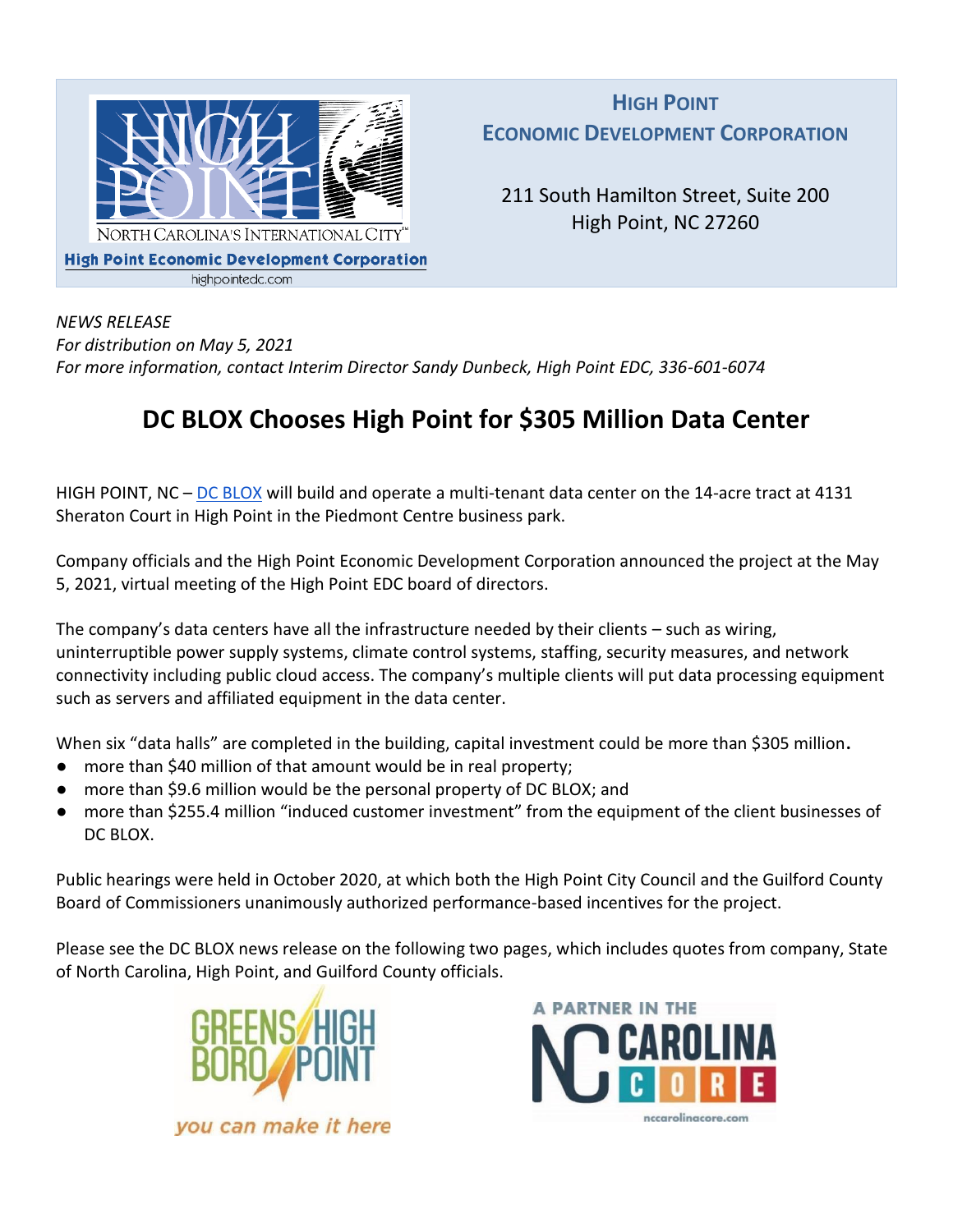

**PRESS RELEASE NOT For Immediate Distribution** 

## **DC BLOX Acquires Land to Develop a Tier III Data Center in High Point, North Carolina**

*The Planned Multi-Tenant Facility Will Provide Core Digital Infrastructure Solutions for Businesses in the Greater High Point, Greensboro and Winston-Salem Markets* 

**ATLANTA – May 5, 2021 –** [DC BLOX](https://www.dcblox.com/)**,** a provider of interconnected multi-tenant data centers that deliver the infrastructure and connectivity essential to power today's digital business, announces that the company has acquired land in High Point, North Carolina with plans to construct the first highly secure, Tier III data center in the Carolina Core / Piedmont Triad region which includes High Point, Greensboro, and Winston-Salem.

DC BLOX builds and operates highly secure and reliable Tier III-designed data centers in markets that have previously lacked such high-caliber facilities traditionally only offered in major markets. The carrier-neutral data center planned for the Carolina Core / Piedmont Triad region will be the first-of-its-kind in the market. When complete, the facility will be fully interconnected to DC BLOX's Southeastern regional network of data centers and connectivity partners, including access to the region's Internet Exchange (IX) at 56 Marietta in Atlanta and with plans to connect to the IX in Ashburn, Virginia. Direct, private access to major public cloud providers and to all carriers across its data center footprint are also provided. The facility will offer colocation for hosting primary IT infrastructure as well as secondary disaster recovery sites and provide infrastructure for large-scale object storage solutions.

"The High Point Economic Development Corporation, the Guilford County Economic Development Alliance, the City of High Point and Guilford County have been great partners supporting and enabling DC BLOX to develop a new Tier III data center in this location," comments Jeff Uphues, CEO of DC BLOX. "When complete, enterprise businesses across industries, local and state government agencies, higher education institutions and managed service providers across North Carolina will have major market capabilities, connectivity solutions and highly reliable services to enable effective digital transformation."

Digital transformation across industries continues to drive vast growth in data and the infrastructure that is required to manage it. A well-connected data center is needed to reliably run IT infrastructure, protect equipment and data, and to securely move that data to and from the necessary platforms, providers, and partners. DC BLOX data centers are designed specifically to provide key services that allow modern businesses to continue scaling their IT ecosystems. The Piedmont Triad land acquisition reiterates DC BLOX's commitment to building secure, reliable Tier III-designed data center facilities in growing cities across the Southeast United States.

According to High Point Economic Development Interim Director Sandy Dunbeck, "DC BLOX has chosen High Point to build a multi-tenant data center that could add more than \$305 million to our tax base, which is the largest capital investment project for High Point in the 15 years since I have been with the High Point EDC. We are grateful for the company's confidence in our city and our community."

High Point Mayor Jay Wagner said, "Throughout these last several months and over our many discussions, it has become clear to me that DC BLOX is a first-rate company. A company tagline is that DC BLOX is 'serving